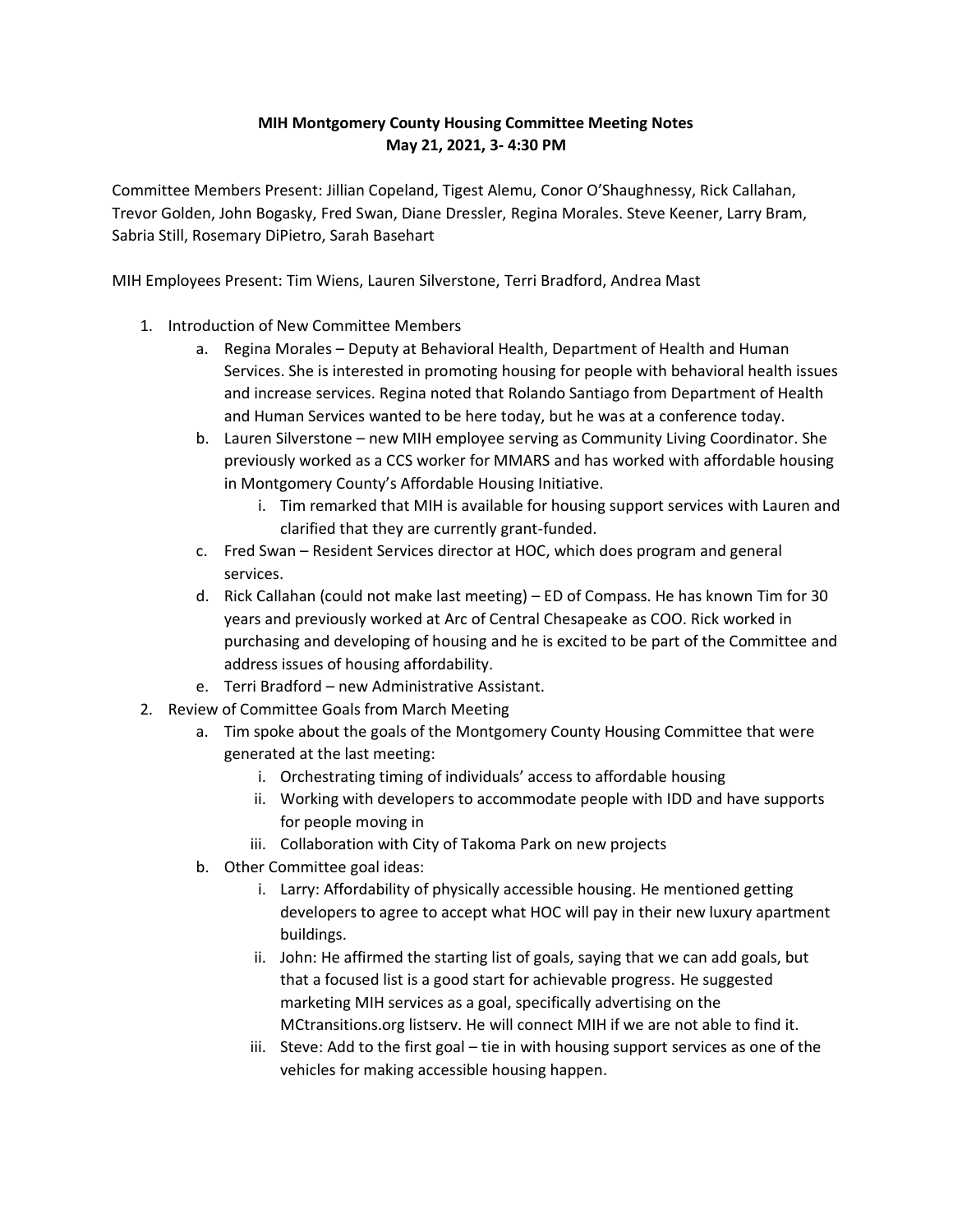- iv. Tim: He stressed that MIH is doing transformational work and wants to help services grow. He agreed with Steve that housing support services is an area to help the first goal grow.
- 3. City of Takoma Park Collaboration Grayce Wiggins
	- a. Grace expressed excitement to be joining the Committee today. She has done housing work with the Northeast corridor line. She does work in Takoma Park, a suburb/bedroom community of DC. From the 1980s, Takoma Park has established an intentional affordable housing market with 3 main programs – a comprehensive rent stabilization program, low-income tax credit building, project based Section 8 housing. The goal is to ensure that families can live in their city and not spend most their income on housing. In the last 2 years, the focus has been on making the city a more inclusive city. Rent is \$800-10000 for a 1-3 bedroom apartment in Takoma Park, which is very affordable for this area. This allows people to invest in other parts of their lives.
	- b. Another thing Grayce spoke about was answering the question of converting people who are renters into homeowners. Currently, the conversion rate in the city is almost zero. In 2020, Grayce sought to figure out how to convert rental properties into starter homes for people. She is not looking to have people profit off home sales. She is working with Habitat for Humanity and Housing Initiative Partnership to create an ongoing subsidy. They will go to low to moderate income families – a home that is fully rehabilitated – lead/asbestos removal, updated appliances. This project is in Phase 1 right now. The houses will be in the \$300-400,000 price range for single family detached homes.
	- c. Phase 2 of the initiative asks how they can create housing in Takoma Park for adults with IDD who are capable of independent living? It is not currently happening in zip codes 20910 or 20912 – it is only happening at distances further out. Grayce spoke about Right of First Refusal, where a tenant has the first opportunity to purchase the property over third party contract, but the city of Takoma Park also has the right to purchase the property. Grayce met 1.5 years ago with parents with adult children with IDD to speak about how they remove the shame of parents and fear of parents passing without their children being cared for. She was impressed with the Main Street model. Grayce invited a small group of parents to tour a property for adult children to live together. She asked what the supportive services would look like and workforce development opportunities. Anything they do must have a workforce component. Grayce would like to collaborate with MIH to create an inclusive environment to support people with IDD and creates a narrative for families that their children are living independently and thriving.
	- d. John: He commented that Takoma Park's initiative reminds him of a community in Boston with communal living spaces for people with IDD, and the residents are very happy there. There are 8-10 people with IDD and someone who provides support in a space nearby. Maryland's previously stipulated that you could not build a house with more than 25% capacity for people with IDD, which is why that model was not here.
	- e. Grace said she wants to conscious that the houses are anonymous, that the houses do not get labeled as "a house where people with disabilities live."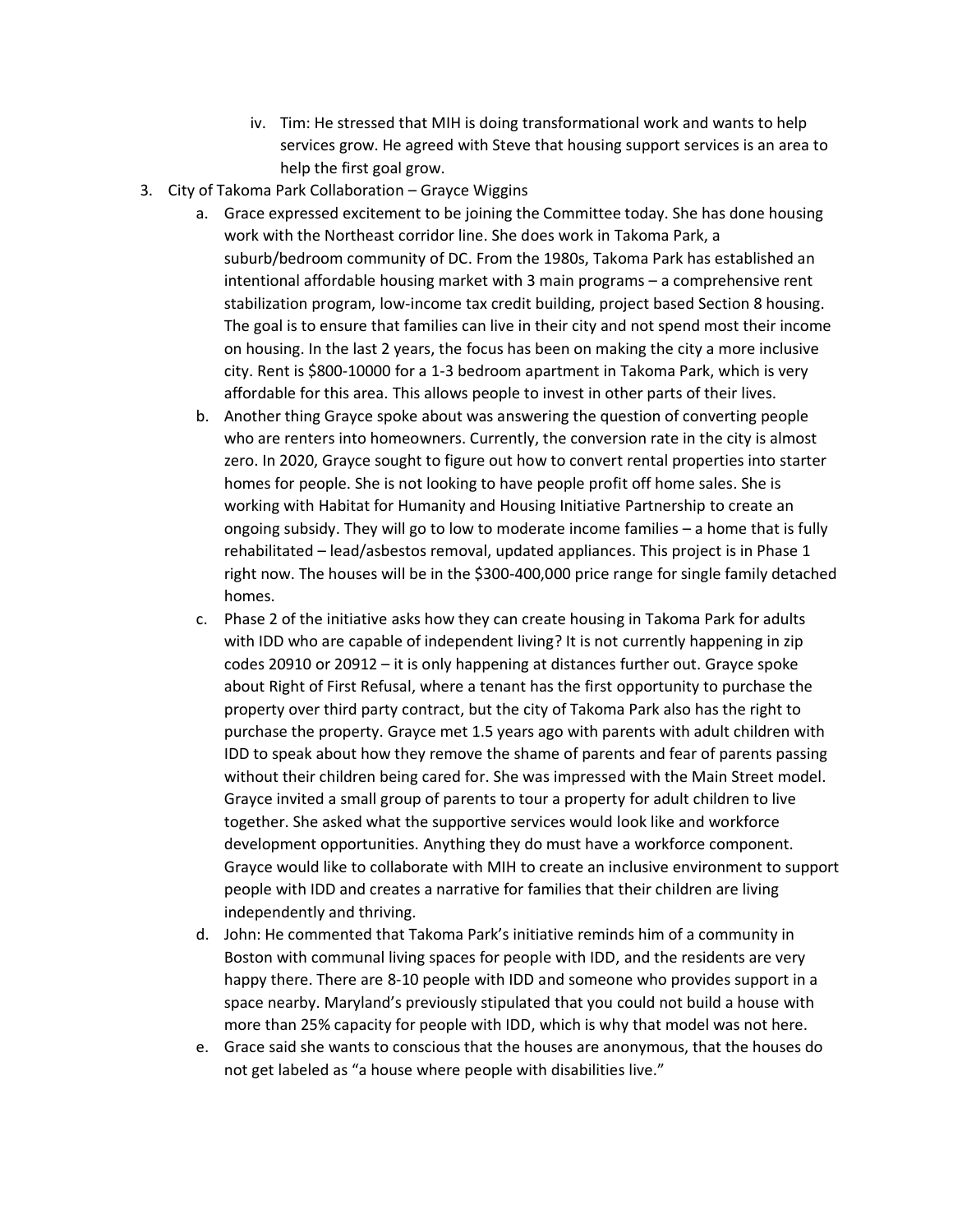- f. Jillian: She spoke about rehabbing houses and providing affordable housing for people with mental health, and components of support through Whitman Walker, a project around Strathmore. She would be happy to connect Grayce with Ron.
- g. Steve: He talked about a study by CQL and the Arc several years ago and what people with IDD consider to be their dream home. Around 80% said their dream home was where they owned the home or held the lease, and only 5% was a group home idea. The study revealed that a much higher number of family members said group homes were the ideal home.
- h. Jillian: Through her research prior to Main Street, living in a 1 or 2 bedroom is ideal. Her 3-bedroom spaces have shown to be more challenging (Main Street rooms are smaller). She stressed community space and programmatic opportunity as being key to successful housing, paired with choice from each individual. She is trying to speak with local developers to make the Main Street model with the things that are the best and more important for living a quality life, affordable, community-based a replicable model.
- i. Grayce: Takoma Park is having conversations about what community space should look like, but noted that the IDD voice has not been included. Right now, she looks at 20 properties per year. There are still places to grow in Takoma Park, even though the city is quite developed. She has a portfolio of 48 1-bedroom properties, and she is trying to build excitement in the nonprofit housing community around these properties. She is sharing ideas about inclusive housing with the old Adventist hospital grounds. Grayce is also working on a minor master plan that will be rezoned. She is looking at properties that will have higher zoning. She emphasized that these properties should be affordable.
- j. Diane: She echoed Steve's words about people with IDD having their own choice in housing. She mentioned the HUD 811 program, saying there are increasing problems with keeping group homes occupied. She gave an example of a group home in Howard County, and how they are struggling to fill it. She recommended Grayce taking a look there. Diane also did work in Massachusetts on affordable housing. Another project has been families purchasing affordable townhouses with funding from the state, and the families operate the group homes. They recently contacted her because they do not have a sustainability plan and their children are looking for another place. Diane highlighted the questions: Does the model fit the needs of people and is it sustainable? What size units do people need? The vast majority of people need a 1-bedroom apartment.
- k. Grayce: She has been using a forever home. Anything that Takoma Park does going forward, will have a focus and direction. She wants her community to be very diverse. One bedrooms are \$500/month rent controlled. There should be a pipeline with organizations where they can suggest someone when there is a property vacancy.
- l. Sarah: As we think about different housing actions, the physical accessibility is important – "affordable accessible" is how she refers to housing.
- m. Grayce: Covid has hit the disability community very hard.
- n. Tim spoke about his excitement for a partnership with Grayce and Takoma Park.
- 4. Collaboration with Independence Now Sarah Basehart